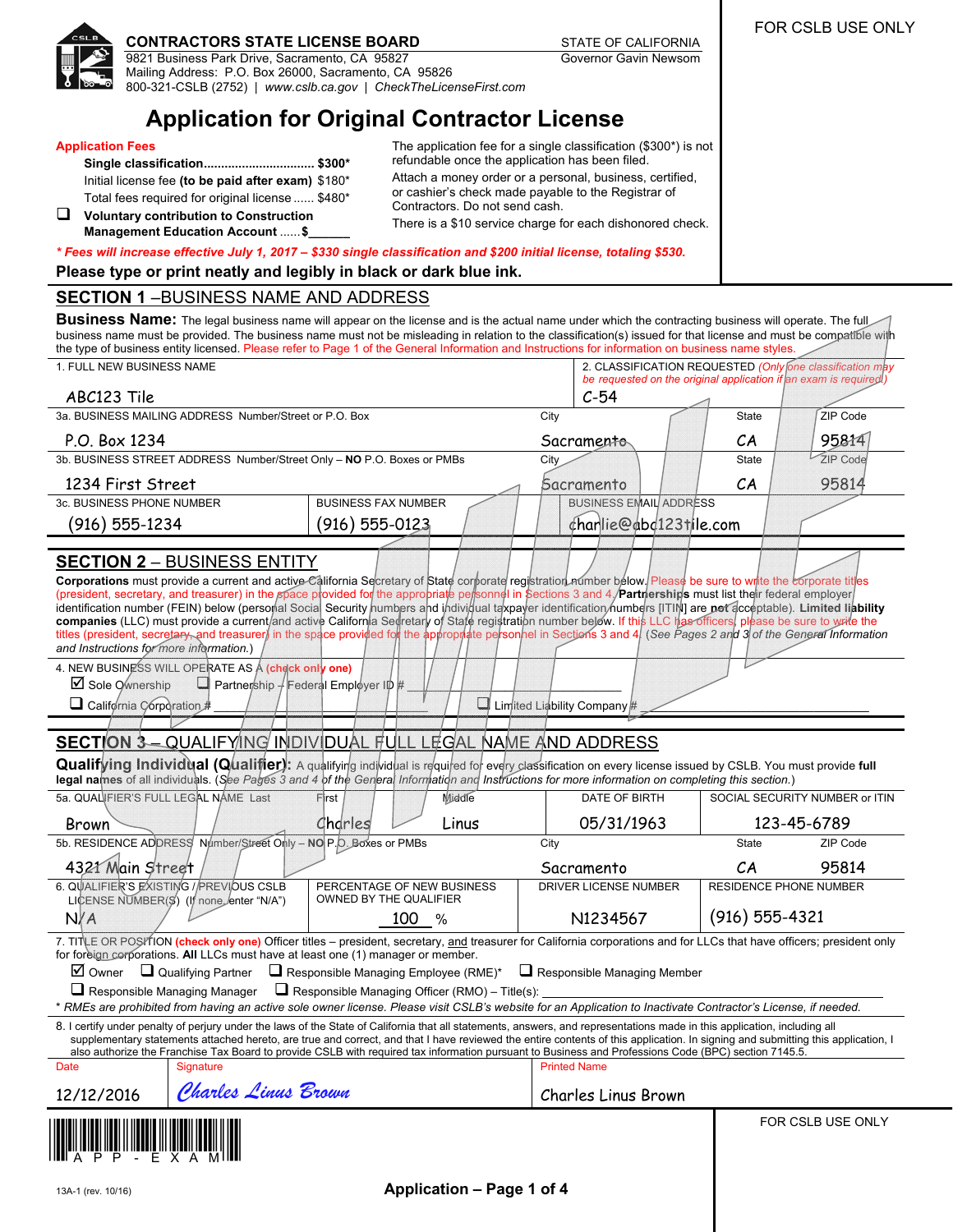| Applicant's Business Name (as listed in Section 1 of this application): ____________________________                                                                                                                                                                                                                                                                                                                                                                              |      |                     |          |                                |  |
|-----------------------------------------------------------------------------------------------------------------------------------------------------------------------------------------------------------------------------------------------------------------------------------------------------------------------------------------------------------------------------------------------------------------------------------------------------------------------------------|------|---------------------|----------|--------------------------------|--|
| (If additional space is needed, please make a copy of this blank page.)                                                                                                                                                                                                                                                                                                                                                                                                           |      |                     |          |                                |  |
| <b>SECTION 4</b> – PERSONNEL FULL LEGAL NAMES AND ADDRESSES (Other than Qualifying Individual)<br>The following must be completed by all individuals and companies that will be listed on the license. You must provide full legal names of all individuals.                                                                                                                                                                                                                      |      |                     |          |                                |  |
| Each individual must sign the certification statement under penalty of perjury. (See Page 4 of the General Information and Instructions regarding company<br>personnel.)                                                                                                                                                                                                                                                                                                          |      |                     |          |                                |  |
| 9a. PERSONNEL FULL LEGAL NAME Last<br>Middle<br>First                                                                                                                                                                                                                                                                                                                                                                                                                             |      | DATE OF BIRTH       |          | SOCIAL SECURITY NUMBER or ITIN |  |
| RESIDENCE ADDRESS Number/Street Only - NO P.O. Boxes or PMBs                                                                                                                                                                                                                                                                                                                                                                                                                      | City | <b>State</b>        | ZIP Code | DRIVER LICENSE #               |  |
| $\Box$ Owner $\Box$ General Partner $\Box$ Limited Partner<br>TITLE OR POSITION (check only one)                                                                                                                                                                                                                                                                                                                                                                                  |      |                     |          | <b>RESIDENCE PHONE NUMBER</b>  |  |
| $\Box$ Member $\Box$ Manager $\Box$ Officer - Title(s)<br>I certify under penalty of perjury under the laws of the State of California that all statements, answers, and representations made in this application, including all                                                                                                                                                                                                                                                  |      |                     |          |                                |  |
| supplementary statements attached hereto, are true and correct, and that I have reviewed the entire contents of this application. In signing and submitting this<br>application, I also authorize the Franchise Tax Board to provide CSLB with required tax information pursuant to BPC section 7145.5.                                                                                                                                                                           |      |                     |          |                                |  |
| Date<br>Signature                                                                                                                                                                                                                                                                                                                                                                                                                                                                 |      | <b>Printed Name</b> |          |                                |  |
|                                                                                                                                                                                                                                                                                                                                                                                                                                                                                   |      |                     |          |                                |  |
| 9b. PERSONNEL FULL LEGAL NAME Last<br>First<br>Middle                                                                                                                                                                                                                                                                                                                                                                                                                             |      | DATE OF BIRTH       |          | SOCIAL SECURITY NUMBER or ITIN |  |
|                                                                                                                                                                                                                                                                                                                                                                                                                                                                                   |      |                     |          |                                |  |
| RESIDENCE ADDRESS Number/Street Only - NO P.O. Boxes or PMBs                                                                                                                                                                                                                                                                                                                                                                                                                      | Gity | State               | ZIP Code | DRIVER LICENSE #               |  |
|                                                                                                                                                                                                                                                                                                                                                                                                                                                                                   |      |                     |          |                                |  |
| General Partner Luimited Partner<br>TITLE OR POSITION (check only one)                                                                                                                                                                                                                                                                                                                                                                                                            |      |                     |          | <b>RESIDENCE PHONE NUMBER.</b> |  |
| $\Box$ Member $\Box$ Manager $\Box$ Officer - Title(s)                                                                                                                                                                                                                                                                                                                                                                                                                            |      |                     |          |                                |  |
| I certify under penalty of perjury under the laws of the State of California that all statements, answers, and representations made in this application, including all<br>supplementary statements attached hereto, are true and correct, and that I have reviewed the entire contents of this application. In signing and submitting this<br>application, I also authorize the Franchise Tax Board to provide CBLB with required tax information pursuant to BPC section 7145.5. |      |                     |          |                                |  |
| <b>Printed-Name</b><br>Date<br><b>Signature</b>                                                                                                                                                                                                                                                                                                                                                                                                                                   |      |                     |          |                                |  |
|                                                                                                                                                                                                                                                                                                                                                                                                                                                                                   |      |                     |          |                                |  |
| 9c. PERSOMNEL FULL LEGAIL NAME Last<br>Middle<br>First                                                                                                                                                                                                                                                                                                                                                                                                                            |      | DATE OF BIRTH       |          | SOCIAL SECURITY NUMBER or ITIN |  |
|                                                                                                                                                                                                                                                                                                                                                                                                                                                                                   |      |                     |          |                                |  |
| RESIDENCE ADDRESS Number/Street Only - NO P.O. Boxes or PMBs                                                                                                                                                                                                                                                                                                                                                                                                                      | City | State               | ZIP Code | DRIVER LICENSE #               |  |
| General Partner Q Limited Partner<br>TITLE OR POSITION (check only one)                                                                                                                                                                                                                                                                                                                                                                                                           |      |                     |          | <b>RESIDENCE PHONE NUMBER</b>  |  |
| $\Box$ Member $\Box$ Manager $\Box$ Officer - Title(s)                                                                                                                                                                                                                                                                                                                                                                                                                            |      |                     |          |                                |  |
| I certify under penalty of perjury under the laws of the State of California that all statements, answers, and representations made in this application, including all<br>supplementary statements attached hereto, are true and correct, and that I have reviewed the entire contents of this application. In signing and submitting this<br>application, I also authorize the Franchise Tax Board to provide CSLB with required tax information pursuant to BPC section 7145.5. |      |                     |          |                                |  |
| <b>Date</b><br><b>Signature</b>                                                                                                                                                                                                                                                                                                                                                                                                                                                   |      | <b>Printed Name</b> |          |                                |  |
|                                                                                                                                                                                                                                                                                                                                                                                                                                                                                   |      |                     |          |                                |  |
| 9d. PERSONNEL FULL LEGAL NAME Last<br>First<br>Middle                                                                                                                                                                                                                                                                                                                                                                                                                             |      | DATE OF BIRTH       |          | SOCIAL SECURITY NUMBER or ITIN |  |
|                                                                                                                                                                                                                                                                                                                                                                                                                                                                                   |      |                     |          |                                |  |
|                                                                                                                                                                                                                                                                                                                                                                                                                                                                                   |      |                     |          |                                |  |

|                                                                                                                                                                  | RESIDENCE ADDRESS Number/Street Only - NO P.O. Boxes or PMBs                                                                                                           | City | State               | ZIP Code | DRIVER LICENSE#               |  |  |  |  |
|------------------------------------------------------------------------------------------------------------------------------------------------------------------|------------------------------------------------------------------------------------------------------------------------------------------------------------------------|------|---------------------|----------|-------------------------------|--|--|--|--|
|                                                                                                                                                                  |                                                                                                                                                                        |      |                     |          |                               |  |  |  |  |
|                                                                                                                                                                  |                                                                                                                                                                        |      |                     |          |                               |  |  |  |  |
|                                                                                                                                                                  |                                                                                                                                                                        |      |                     |          |                               |  |  |  |  |
|                                                                                                                                                                  | TITLE OR POSITION (check only one) $\Box$ General Partner $\Box$ Limited Partner                                                                                       |      |                     |          | <b>RESIDENCE PHONE NUMBER</b> |  |  |  |  |
|                                                                                                                                                                  |                                                                                                                                                                        |      |                     |          |                               |  |  |  |  |
|                                                                                                                                                                  | $\Box$ Member $\Box$ Manager $\Box$ Officer - Title(s)                                                                                                                 |      |                     |          |                               |  |  |  |  |
|                                                                                                                                                                  | I certify under penalty of perjury under the laws of the State of California that all statements, answers, and representations made in this application, including all |      |                     |          |                               |  |  |  |  |
| supplementary statements attached hereto, are true and correct, and that I have reviewed the entire contents of this application. In signing and submitting this |                                                                                                                                                                        |      |                     |          |                               |  |  |  |  |
| application, I also authorize the Franchise Tax Board to provide CSLB with required tax information pursuant to BPC section 7145.5.                              |                                                                                                                                                                        |      |                     |          |                               |  |  |  |  |
|                                                                                                                                                                  |                                                                                                                                                                        |      |                     |          |                               |  |  |  |  |
| Date                                                                                                                                                             | Signature                                                                                                                                                              |      | <b>Printed Name</b> |          |                               |  |  |  |  |
|                                                                                                                                                                  |                                                                                                                                                                        |      |                     |          |                               |  |  |  |  |
|                                                                                                                                                                  |                                                                                                                                                                        |      |                     |          |                               |  |  |  |  |
|                                                                                                                                                                  |                                                                                                                                                                        |      |                     |          |                               |  |  |  |  |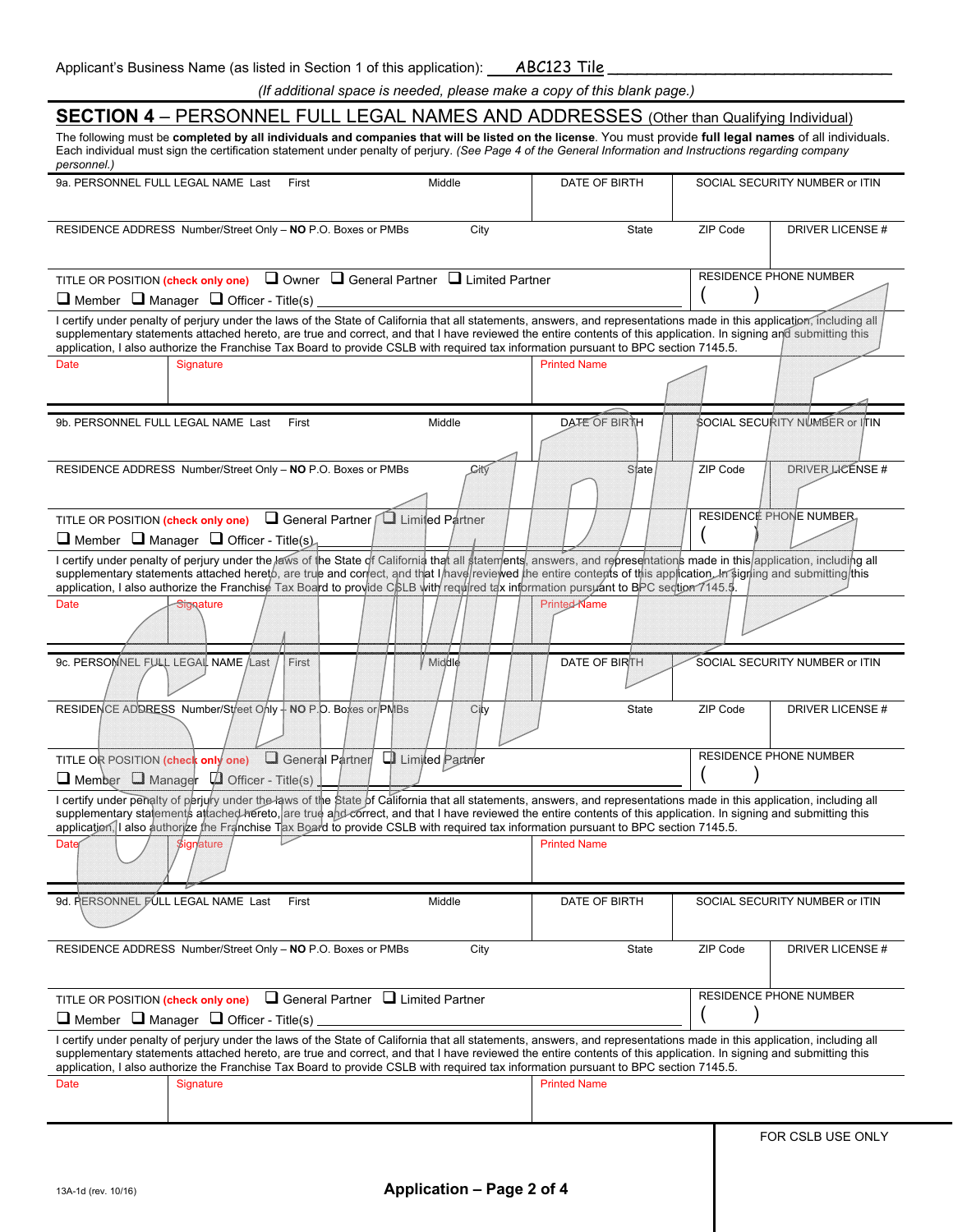## **SECTION 5** – REQUIRED APPLICATION QUESTIONS

**All questions in this section must be answered.** Questions 10 - 13 pertain to **all** individuals listed on this application (qualifying individual and **all** personnel listed in Section 4), and Questions 14 – 16 pertain to the qualifying individual only. If you checked "Yes" in response to any question, the person involved must attach a separate sheet with a detailed explanation for each situation.

| 10. To the best of your knowledge, is anyone listed on this application (or any company the person is or<br>was a part of) named in or responsible for any unsatisfied final judgments, liens, and/or claims<br>against any bond or cash deposit pertaining to a construction project?                                                                                                                                                                                                                                                                                                                                                                                                                                                                                                                                                                                                                                                                                                                                                                                                                                                                                                                                                                                                                                                                                                                                                                                                                                                                                                                                                                                                                                                                                                                                                                                                                                                                                                                                                                                                                                                                                                                                                                                      |                   |                |
|-----------------------------------------------------------------------------------------------------------------------------------------------------------------------------------------------------------------------------------------------------------------------------------------------------------------------------------------------------------------------------------------------------------------------------------------------------------------------------------------------------------------------------------------------------------------------------------------------------------------------------------------------------------------------------------------------------------------------------------------------------------------------------------------------------------------------------------------------------------------------------------------------------------------------------------------------------------------------------------------------------------------------------------------------------------------------------------------------------------------------------------------------------------------------------------------------------------------------------------------------------------------------------------------------------------------------------------------------------------------------------------------------------------------------------------------------------------------------------------------------------------------------------------------------------------------------------------------------------------------------------------------------------------------------------------------------------------------------------------------------------------------------------------------------------------------------------------------------------------------------------------------------------------------------------------------------------------------------------------------------------------------------------------------------------------------------------------------------------------------------------------------------------------------------------------------------------------------------------------------------------------------------------|-------------------|----------------|
| If you checked "Yes" for this question, you are required to attach a statement identifying all judgments<br>(pending or on record), liens, past due unpaid bills, claims, or suits and a detailed explanation of the situation.<br>Include the names and addresses of the parties involved. If the obligation was or is being discharged in<br>bankruptcy, attach a copy of the bankruptcy filing and a copy of the creditors list.                                                                                                                                                                                                                                                                                                                                                                                                                                                                                                                                                                                                                                                                                                                                                                                                                                                                                                                                                                                                                                                                                                                                                                                                                                                                                                                                                                                                                                                                                                                                                                                                                                                                                                                                                                                                                                         | $\Box$ Yes        | ⊠ No           |
| 11. Has anyone listed on this application EVER been convicted of or entered a plea of guilty or nolo<br>contendere to ANY misdemeanor or felony in the United States or a foreign country? NOTE:<br>Convictions that were later expunged from the records of the court or set aside pursuant to California Penal<br>Code sections 1203.4, 1203.4a, or 1203.41 or an equivalent non-California law MUST be disclosed<br>However, some convictions should NOT be disclosed, including the following:<br>Convictions that were adjudicated in the juvenile court;<br>Convictions under California Health and Safety Code sections 11 $\beta$ 57 (b), (c), (d), or (e) or section<br>ш<br>11360 (b) that are two years old or older; and<br>Charges that were dismissed as the result of successful completion of a deferred entry of judgment<br>п<br>program (diversion program) under California Penal/Code section 1000.3.<br>If you checked "Yes" for this question, please attach a statement disclosing all/pleas/convictions, including<br>violated law sections, and thoroughly explain the acts or circumstances that resulted in the plea/conviction. In<br>addition, the following information must be included for each plea/conviction: date of the plea/conviction, level<br>of the plea/conviction (i.e., misoemeanor or felony), county and state where the violation took place, name of<br>the court, court case number, sentence imposed, jail/prison telm served, terms and conditions of parole or<br>probation, parole or probation completion dates, and parole agent/probation officer names and phone<br>numbers. If you have obtained a dismissal of your conviction ( $\frac{1}{2}$ ) pursuant to Penal Code sections 1203.4<br>1203.4a or 1203.41, please submit a certified copy of the court order dismissing the conviction(s) with your<br>application. You may submit the required information using the Disclosure Statement Regarding<br>Crimmal Plea/Conviction/form that is available on the Forms and Applications page on CSEB's<br>website.<br>The information provided will be verified through CSI B s fingerprinting requirement. Failure to report<br>a disclosable plea/conviction may be grounds for denial of your application. | Yes               | ⊠ No           |
| 12. To the best of your knowledge, has anyone on this application for any company the person is or was<br>a part of) ever received a citation from CSLB or had a contractor license or other professional or<br>vocational license of registration denied, suspended, revoked, or otherwise disciplined by this state<br>or elsewhere (i.e., other U.S. state, U.S. territory, agency of the federal government, or other country)?<br>For the purposes/of/responding to this question, "disciplined" is an administrative action that resulted in a<br>restriction or penalty being placed on any license you have or have possessed, such as a revocation,<br>suspension, probation, or reprimand.<br>(Check-"No" if the license or registration was suspended due to lack of a bond, workers' compensation or<br>other required insurance, a qualifier, or family support.)<br>If you checked "Yes" for this question, you are required to attach a statement detailing the events leading to<br>this action.                                                                                                                                                                                                                                                                                                                                                                                                                                                                                                                                                                                                                                                                                                                                                                                                                                                                                                                                                                                                                                                                                                                                                                                                                                                            | $\Box$ Yes        | $\boxtimes$ No |
| 13. To the best of your knowledge, has anyone on this application failed to resolve any outstanding final<br>liabilities, which include taxes, additions to tax, penalties, interest, and any fees that may be<br>assessed by CSLB, the Department of Industrial Relations, the Employment Development<br>Department, the Franchise Tax Board, or the State Board of Equalization (BOE)?<br>If you checked "Yes" for this question, you are required to attach a statement regarding the outstanding<br>liabilities. In relation to BOE liabilities, you must indicate if you have entered into an installment payment<br>agreement for that liability with the BOE and provide verification that you are in compliance with the terms of<br>that agreement, if applicable.                                                                                                                                                                                                                                                                                                                                                                                                                                                                                                                                                                                                                                                                                                                                                                                                                                                                                                                                                                                                                                                                                                                                                                                                                                                                                                                                                                                                                                                                                                 | $\Box$ Yes        | ⊠ No           |
| 14. (This question must be answered by the qualifying individual.) Direct supervision and control over<br>construction operations includes any one or a combination of the following activities: supervising<br>construction, managing construction activities by making technical and administrative decisions, checking<br>jobs for proper workmanship, or direct supervision on construction job sites. Will you, as the qualifying<br>individual, perform one or more of these duties?                                                                                                                                                                                                                                                                                                                                                                                                                                                                                                                                                                                                                                                                                                                                                                                                                                                                                                                                                                                                                                                                                                                                                                                                                                                                                                                                                                                                                                                                                                                                                                                                                                                                                                                                                                                  | ⊠ Yes             | $\square$ No   |
|                                                                                                                                                                                                                                                                                                                                                                                                                                                                                                                                                                                                                                                                                                                                                                                                                                                                                                                                                                                                                                                                                                                                                                                                                                                                                                                                                                                                                                                                                                                                                                                                                                                                                                                                                                                                                                                                                                                                                                                                                                                                                                                                                                                                                                                                             | FOR CSLB USE ONLY |                |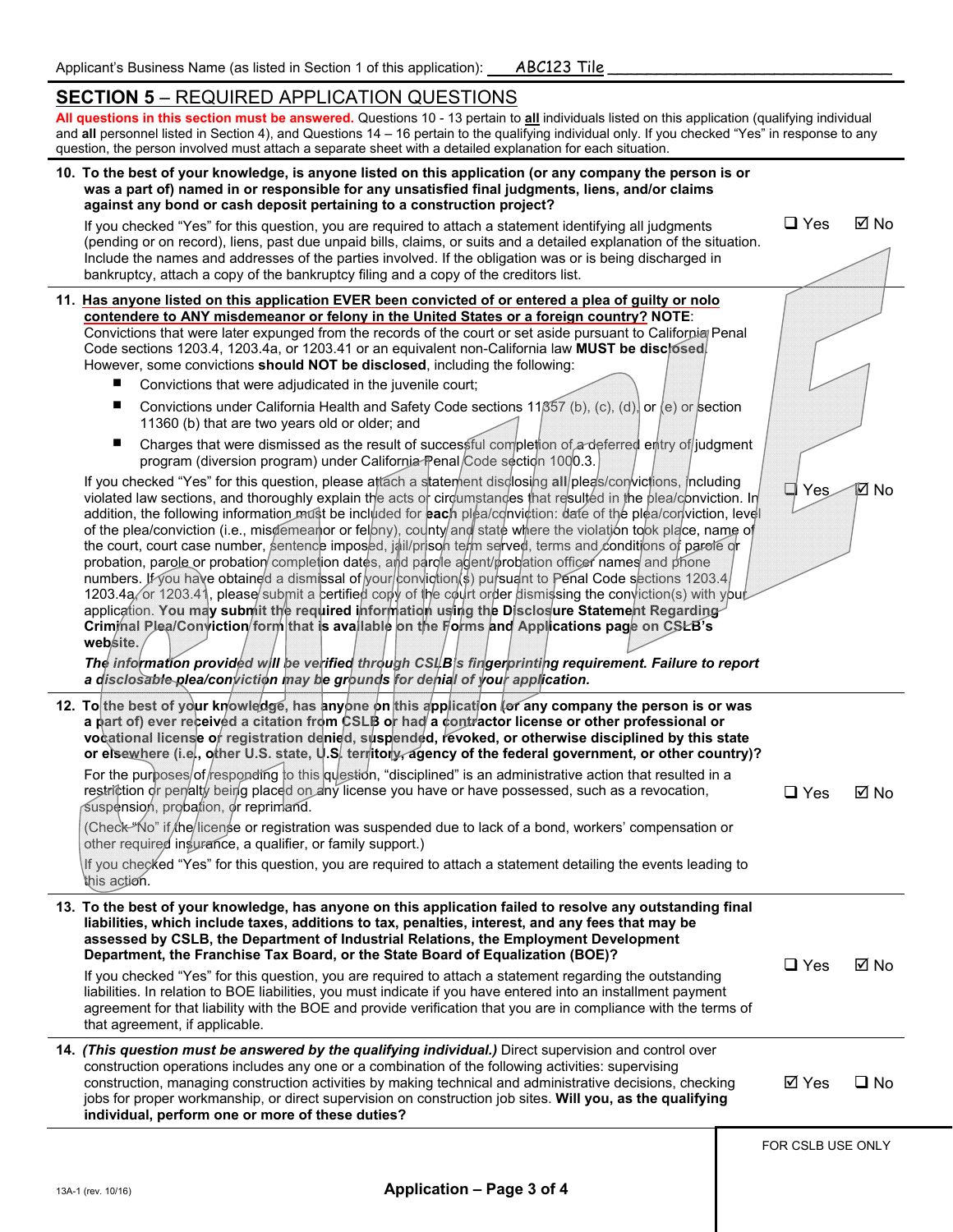| 15. (This question must be answered only if the qualifying individual is a responsible managing employee<br><b>[RME].</b> ) Title 16, California Code of Regulations (T16 CCR) section 823 states that an RME must be permanently<br>employed by the applicant and actively engaged in the operation of the business for at least 32 hours per week or<br>80% of the total hours per week that the business is in operation. Will you, as the responsible managing<br>employee, meet the requirement of T16 CCR section 823 cited above? | $\Box$ Yes    | ∩ No |  |  |
|------------------------------------------------------------------------------------------------------------------------------------------------------------------------------------------------------------------------------------------------------------------------------------------------------------------------------------------------------------------------------------------------------------------------------------------------------------------------------------------------------------------------------------------|---------------|------|--|--|
| 16. The examinations are administered in English. Will you require the use of a CSLB-approved translator?                                                                                                                                                                                                                                                                                                                                                                                                                                | $\square$ Yes | ⊠ No |  |  |
|                                                                                                                                                                                                                                                                                                                                                                                                                                                                                                                                          |               |      |  |  |
| <b>SECTION 6 - QUALIFIER EDUCATION, APPRENTICESHIP, LICENSURE, AND MILITARY</b>                                                                                                                                                                                                                                                                                                                                                                                                                                                          |               |      |  |  |
| Applicants must answer the following questions and may be granted credit toward licensure requirements or receive expedited processing as<br>noted below. Question 20 pertains only to individuals applying for sole owner business entity licenses. Please refer to Pages 5 and 6 of the<br>General Information and Instructions for more information. If you checked "Yes" in response to any question, please provide the requested<br>documentation.                                                                                 |               |      |  |  |

| 17. Have you completed an educational or apprenticeship program?                                                                                                                                                                                                                                                                                                                                                                                                                                                                                                                                                                                                                                                                                                                                                                                                                                                                                                                                                                                                                                                                                                                                                                                                                                                                                                                                                                                                                                     |            |      |
|------------------------------------------------------------------------------------------------------------------------------------------------------------------------------------------------------------------------------------------------------------------------------------------------------------------------------------------------------------------------------------------------------------------------------------------------------------------------------------------------------------------------------------------------------------------------------------------------------------------------------------------------------------------------------------------------------------------------------------------------------------------------------------------------------------------------------------------------------------------------------------------------------------------------------------------------------------------------------------------------------------------------------------------------------------------------------------------------------------------------------------------------------------------------------------------------------------------------------------------------------------------------------------------------------------------------------------------------------------------------------------------------------------------------------------------------------------------------------------------------------|------------|------|
| If you checked "Yes" for this question, you may be granted credit for completed training in an accredited school<br>if you:                                                                                                                                                                                                                                                                                                                                                                                                                                                                                                                                                                                                                                                                                                                                                                                                                                                                                                                                                                                                                                                                                                                                                                                                                                                                                                                                                                          |            |      |
| Submit transcripts for a four-year degree, two-year degree (or less), technical training (must include<br>course hours and descriptions), and all other degrees in a business or construction-related field.                                                                                                                                                                                                                                                                                                                                                                                                                                                                                                                                                                                                                                                                                                                                                                                                                                                                                                                                                                                                                                                                                                                                                                                                                                                                                         |            |      |
| Transcripts must be certified official and received directly from the educational institution in a sealed<br>envelope. (If you received your degree outside the United States, your transcripts must be translated, if in a<br>language other than English, and evaluated by an accredited evaluation service that does business within the<br><b>United States.)</b>                                                                                                                                                                                                                                                                                                                                                                                                                                                                                                                                                                                                                                                                                                                                                                                                                                                                                                                                                                                                                                                                                                                                | Yes        | ⊠ No |
| You may be granted credit for a completed apprenticeship program if you:                                                                                                                                                                                                                                                                                                                                                                                                                                                                                                                                                                                                                                                                                                                                                                                                                                                                                                                                                                                                                                                                                                                                                                                                                                                                                                                                                                                                                             |            |      |
| Submit a copy of your apprenticeship certificate; AND                                                                                                                                                                                                                                                                                                                                                                                                                                                                                                                                                                                                                                                                                                                                                                                                                                                                                                                                                                                                                                                                                                                                                                                                                                                                                                                                                                                                                                                |            |      |
| Enter the beginning and endirig dates of your completed apprenticeship program/                                                                                                                                                                                                                                                                                                                                                                                                                                                                                                                                                                                                                                                                                                                                                                                                                                                                                                                                                                                                                                                                                                                                                                                                                                                                                                                                                                                                                      |            |      |
| From<br>to                                                                                                                                                                                                                                                                                                                                                                                                                                                                                                                                                                                                                                                                                                                                                                                                                                                                                                                                                                                                                                                                                                                                                                                                                                                                                                                                                                                                                                                                                           |            |      |
| Month/Day/Year<br>Month/Day/Year                                                                                                                                                                                                                                                                                                                                                                                                                                                                                                                                                                                                                                                                                                                                                                                                                                                                                                                                                                                                                                                                                                                                                                                                                                                                                                                                                                                                                                                                     |            |      |
| (The apprenticeship period cannot overlap the journayman level lexperience period being certified on the                                                                                                                                                                                                                                                                                                                                                                                                                                                                                                                                                                                                                                                                                                                                                                                                                                                                                                                                                                                                                                                                                                                                                                                                                                                                                                                                                                                             |            |      |
| Certification of Work Experience.)                                                                                                                                                                                                                                                                                                                                                                                                                                                                                                                                                                                                                                                                                                                                                                                                                                                                                                                                                                                                                                                                                                                                                                                                                                                                                                                                                                                                                                                                   |            |      |
| 18. Are you licensed in another state in the same classification for which you are seeking licensure? If you<br>checked "Yes" for this question,/you must provide a Request for Verification of License form that is completed by<br>the licensing agency from the other state (Arizona Nevada, or Utah only, depending on the classification).                                                                                                                                                                                                                                                                                                                                                                                                                                                                                                                                                                                                                                                                                                                                                                                                                                                                                                                                                                                                                                                                                                                                                      | $\Box$ Yes | ⊠ No |
| 19. Are you serving in, or have you previously served in, the United States military?                                                                                                                                                                                                                                                                                                                                                                                                                                                                                                                                                                                                                                                                                                                                                                                                                                                                                                                                                                                                                                                                                                                                                                                                                                                                                                                                                                                                                |            |      |
| If you checked "Yes" for this question, please provide the following documentation:                                                                                                                                                                                                                                                                                                                                                                                                                                                                                                                                                                                                                                                                                                                                                                                                                                                                                                                                                                                                                                                                                                                                                                                                                                                                                                                                                                                                                  | $\Box$ Yes | ⊠ No |
| Evidence of your current military duty (dopy of your military orders) or your previous military service (copy<br>of your DD 2/14 – Certificate of Release or Discharge from Active Duty).                                                                                                                                                                                                                                                                                                                                                                                                                                                                                                                                                                                                                                                                                                                                                                                                                                                                                                                                                                                                                                                                                                                                                                                                                                                                                                            |            |      |
| 20. (This question must/be answered only if the applicant is an individual applying for a sole owner business<br>entity license.) Are you married to, or in a domestic partnership or other legal union with, an active duty<br>member of the Armed Forces of the United States who is assigned to a duty station in California under<br>official active duty military orders <u>AND</u> do you hold a current license in another state, district, or territory of<br>the United States/as a contractor in the same classification for which you are seeking licensure?<br>If you checked "Yes" for this question, please provide the following documentation to be considered for expedited<br>processing:<br>Evidence of your legal union and your spouse's or partner's military duty. For example, attach a copy of<br>the marriage certificate or certified declaration/registration of domestic partnership filed with the Secretary<br>of State AND military orders establishing a duty station in California. For other forms of "legal union" not<br>recognized by California, you may submit other documentary evidence of legal union issued by the state<br>that recognizes your legal union for consideration by CSLB in meeting this requirement; AND<br>Copy of your current license from the other state, district, or territory of the United States documenting a<br>contractor license, registration, permit, or certificate in the same classification for which you are seeking | $\Box$ Yes | ⊠ No |
| licensure.                                                                                                                                                                                                                                                                                                                                                                                                                                                                                                                                                                                                                                                                                                                                                                                                                                                                                                                                                                                                                                                                                                                                                                                                                                                                                                                                                                                                                                                                                           |            |      |

## **STATE TAX AND OTHER OBLIGATIONS NOTICE**

The State Board of Equalization and Franchise Tax Board may share taxpayer information with CSLB. You are obligated to pay your state tax obligation. CSLB may suspend or refuse to issue, reactivate, reinstate, or renew a license if your state tax obligation, child support obligation, or any outstanding final liability to CSLB, the Department of Industrial Relations, or the Employment Development Department is not paid. (BPC sections 30, 31, and 7145.5)

FOR CSLB USE ONLY

Î.